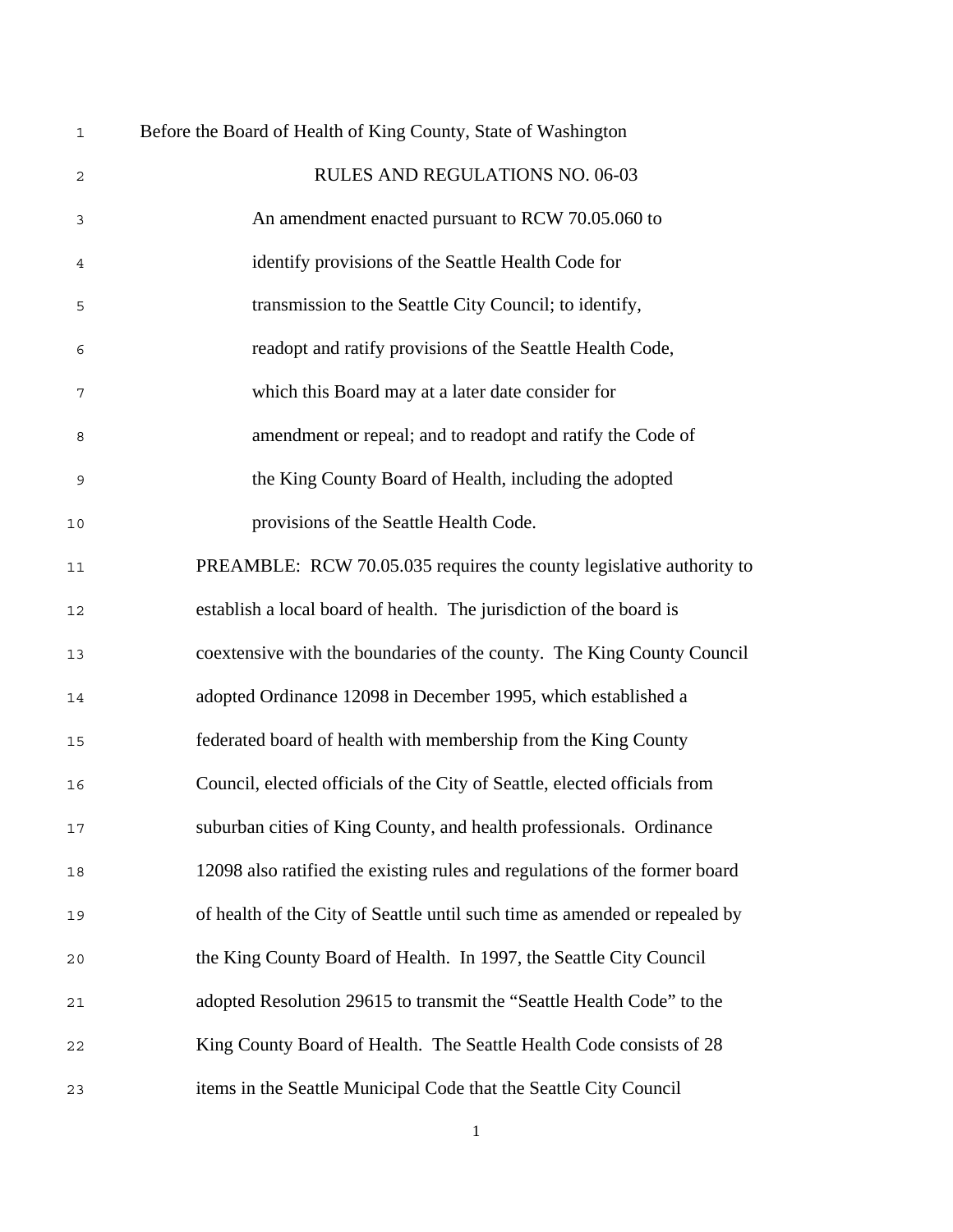| 24 | identified for adoption into the Board of Health Code. It is the intent of                 |
|----|--------------------------------------------------------------------------------------------|
| 25 | the King County Board of Health to identify the sections of the Seattle                    |
| 26 | Health Code to be transmitted in accordance with Seattle City Resolution                   |
| 27 | 29615 to the Seattle City Council; to identify and readopt and ratify                      |
| 28 | sections of the Seattle Health Code which this Board may at a later date                   |
| 29 | consider for amendment or repeal; and to readopt and ratify the Code of                    |
| 30 | the King County Board of Health, including the adopted provisions of the                   |
| 31 | Seattle Health Code.                                                                       |
| 32 | BE IT ADOPTED BY THE KING COUNTY BOARD OF HEALTH:                                          |
| 33 | SECTION 1. The following portions of the Seattle Health Code, adopted by the               |
| 34 | Metropolitan King County Council pursuant to Ordinance 12098, Section 3, are, in           |
| 35 | accordance with Seattle City Resolution 29615, identified for transmission to the Seattle  |
| 36 | City Council for repeal from the Seattle Municipal Code: Seattle Municipal Code chapter    |
| 37 | 9.12; 10.03.010; 10.03.013; 10.03.020; 10.03.030; 10.03.045; 10.03.056; 10.03.110;         |
| 38 | 10.03.120; 10.03.130; 10.03.140; 10.03.150; 10.03.155; 10.03.160; 10.03.170.B;             |
| 39 | 10.03.180; 10.03.200; 10.03.210; chapter 10.10; 10.12.010; 10.12.020; 10.12.030;           |
| 40 | 10.12.040; 10.12.050; 10.12.060; 10.12.070; 10.12.080; 10.12.090; 10.12.100; 10.12.120;    |
| 41 | chapter 10.13; chapter 10.14; chapter 10.16; chapter 10.18; chapter 10.20; 10.24.040;      |
| 42 | 10.24.050; 10.24.060; 10.24.070; chapter 10.25; chapter 10.26; chapter 10.28,              |
| 43 | Subchapter I to the extent that it provides for enforcement by the health officer; chapter |
| 44 | 10.28, Subchapter III; chapter 10.30; 10.32; chapter 10.54; chapter 10.56, chapter 10.58;  |
| 45 | chapter 10.60; chapter 10.62; chapter 10.76; chapter 21.32; 21.36.096; 21.36.180;          |
| 46 | 21.36.185; 21.36.190; chapter 21.44; and chapter 25.10.                                    |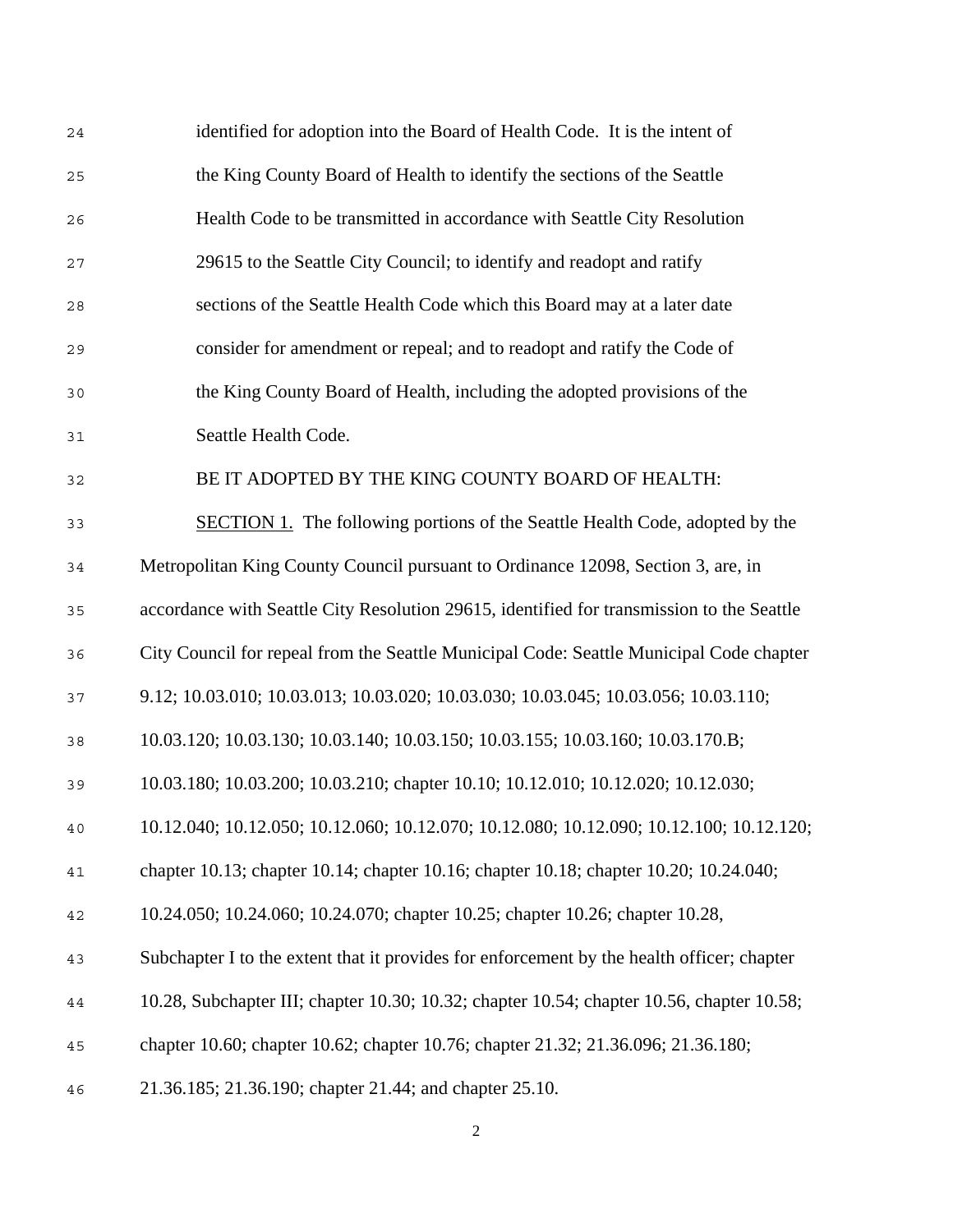| 47 | <b>SECTION 2.</b> The following portions of the Seattle Health Code, adopted by the         |
|----|---------------------------------------------------------------------------------------------|
| 48 | Metropolitan King County Council pursuant to Ordinance 12098, Section 3, are                |
| 49 | identified for transmission to the Seattle City Council without recommendation from this    |
| 50 | Board that they be repealed from the Seattle Municipal Code: Seattle Municipal Code         |
| 51 | Chapter 10.28, Subchapter II.                                                               |
| 52 | <b>SECTION 3.</b> A. The following portions of the Seattle Health Code, adopted by          |
| 53 | the Metropolitan King County Council pursuant to Ordinance 12098, Section 3, are            |
| 54 | readopted and ratified, shall continue in full force and effect within the corporate limits |
| 55 | of the city of Seattle and may be considered for amendment or repeal by the Board at a      |
| 56 | later date: Seattle Municipal Code 10.03.170.A; 10.03.170.C; 10.03.170.D; 10.12.110;        |
| 57 | 10.12.130; Seattle Municipal Code Chapter 10.72; and Seattle Municipal Code Chapter         |
| 58 | 21.43.                                                                                      |
| 59 | B. The portions of the Seattle Health Code readopted and ratified under                     |
| 60 | subsection A. of this section should be codified in the Code of the King County Board of    |
| 61 | Health.                                                                                     |
| 62 | <b>SECTION 4.</b> The King County Board of Health hereby readopts and ratifies the          |